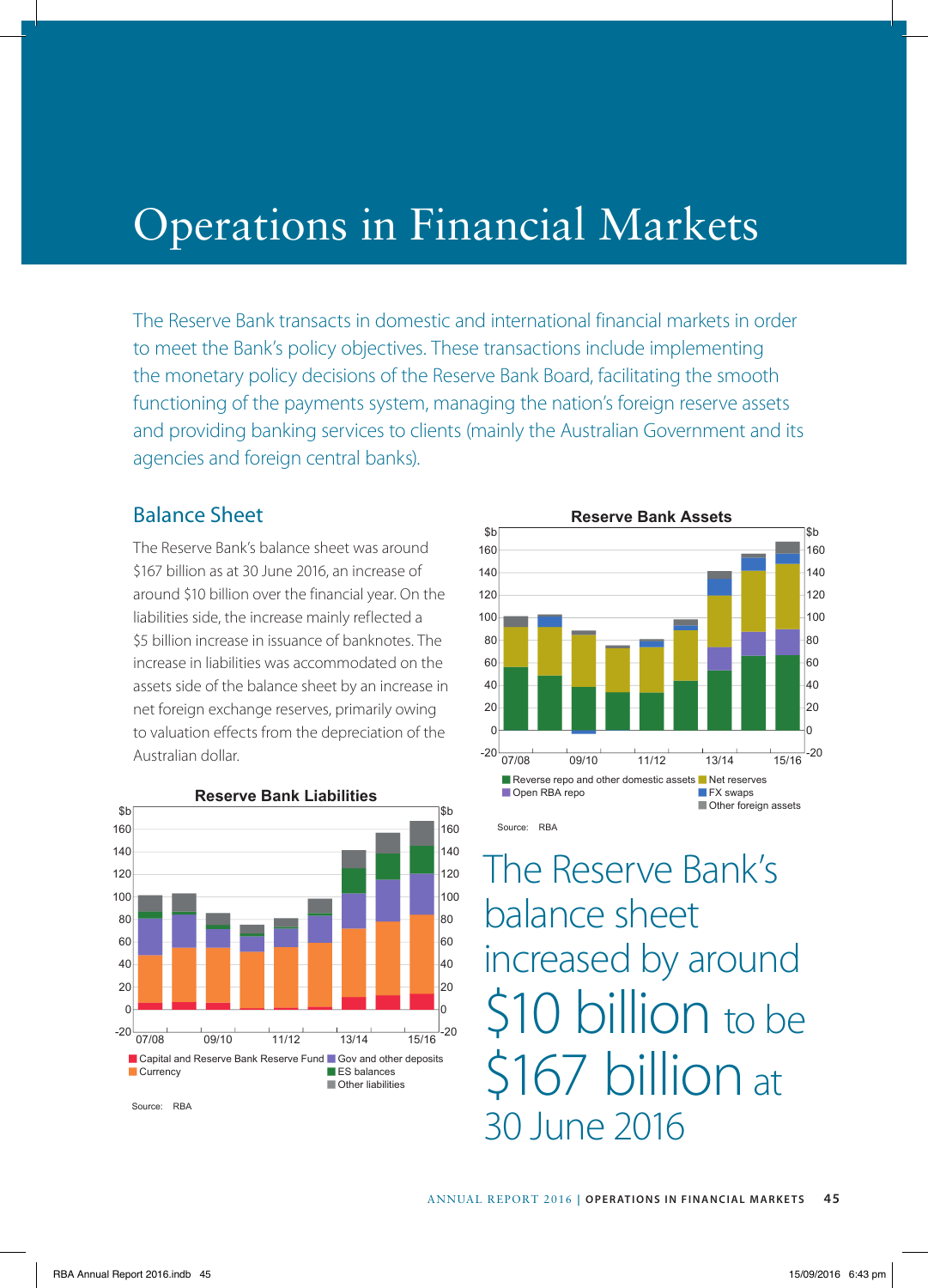## Domestic Market Operations

#### Management of system liquidity

The Reserve Bank Board's operational target for monetary policy is the cash rate – the rate at which banks borrow and lend to each other on an overnight, unsecured basis. The Board adjusted the cash rate target once during 2015/16, from 2 per cent to 1.75 per cent in May 2016. The cash rate was reduced by a further 25 basis points to 1.5 per cent in August 2016. During 2015/16, the cash rate was equal to the Board's target on all days.

To implement the cash rate target, the Reserve Bank operates in financial markets each day to maintain an appropriate level of Exchange Settlement (ES) balances. These balances are used by around 90 financial institutions to settle their payment obligations – including transactions undertaken between each other on an overnight, unsecured basis – and are liabilities of the central bank. The level of ES balances is altered by transactions between customers of the Reserve Bank (principally the Australian Government) and ES Account (ESA) holders (mainly financial institutions). Separately, the Reserve Bank is able to affect the level of ES balances by buying or selling government securities on an outright basis, undertaking transactions in the repurchase agreement (repo) market or using foreign exchange swaps against the Australian dollar. These transactions are undertaken with a view to ensuring that the demand for ES balances is equal to the supply of ES balances at the cash rate target.

Most of the Reserve Bank's transactions occur as part of its main round of open market operations. The Bank publishes its dealing intentions for these operations each business day at 9.30 am. The dealing intentions typically include the total amount of the operation and the Bank's preferred terms for transacting repos. These

terms are generally chosen with a view to smoothing the effect on ES balances of expected future transactions between clients of the Bank, such as the Australian Government, and ESA holders. The terms dealt in 2015/16 had an average of 40 days, with a maximum of 172 days. Entities wishing to participate in open market operations have a 15-minute window in which to submit their approaches for the auction that determines the liquidity injection. The results of the main round of open market operations are announced shortly after 9.45 am.

To ensure that unforeseen payments during the day do not adversely affect the implementation of monetary policy, the Reserve Bank has the option of undertaking additional rounds of market operations late in the afternoon. Every business day at 5.10 pm, the Bank announces its intention to deal (or not to deal) for a second time that day. Such additional dealing rounds averaged four per month during the past financial year, with around two-thirds of these operations intended to drain liquidity. In the event of unforeseen liquidity developments later than this, further additional rounds can be announced if the need arises, though no such operations were required in 2015/16.

Total ES balances in 2015/16 were typically around \$24 billion. Around \$22 billion of this was required to be maintained as contracted open repo positions to meet liquidity needs arising from payment obligations outside normal banking hours. These are remunerated at the cash rate target. In addition to these balances, ESA holders typically hold aggregate surplus balances of around \$2 billion. As these surplus balances are remunerated at a level that is 25 basis points below the cash rate target, institutions operating ESAs typically aim to maintain their accounts with a small positive balance. Where an ESA holder faces a shortage in ES balances and funds cannot be borrowed from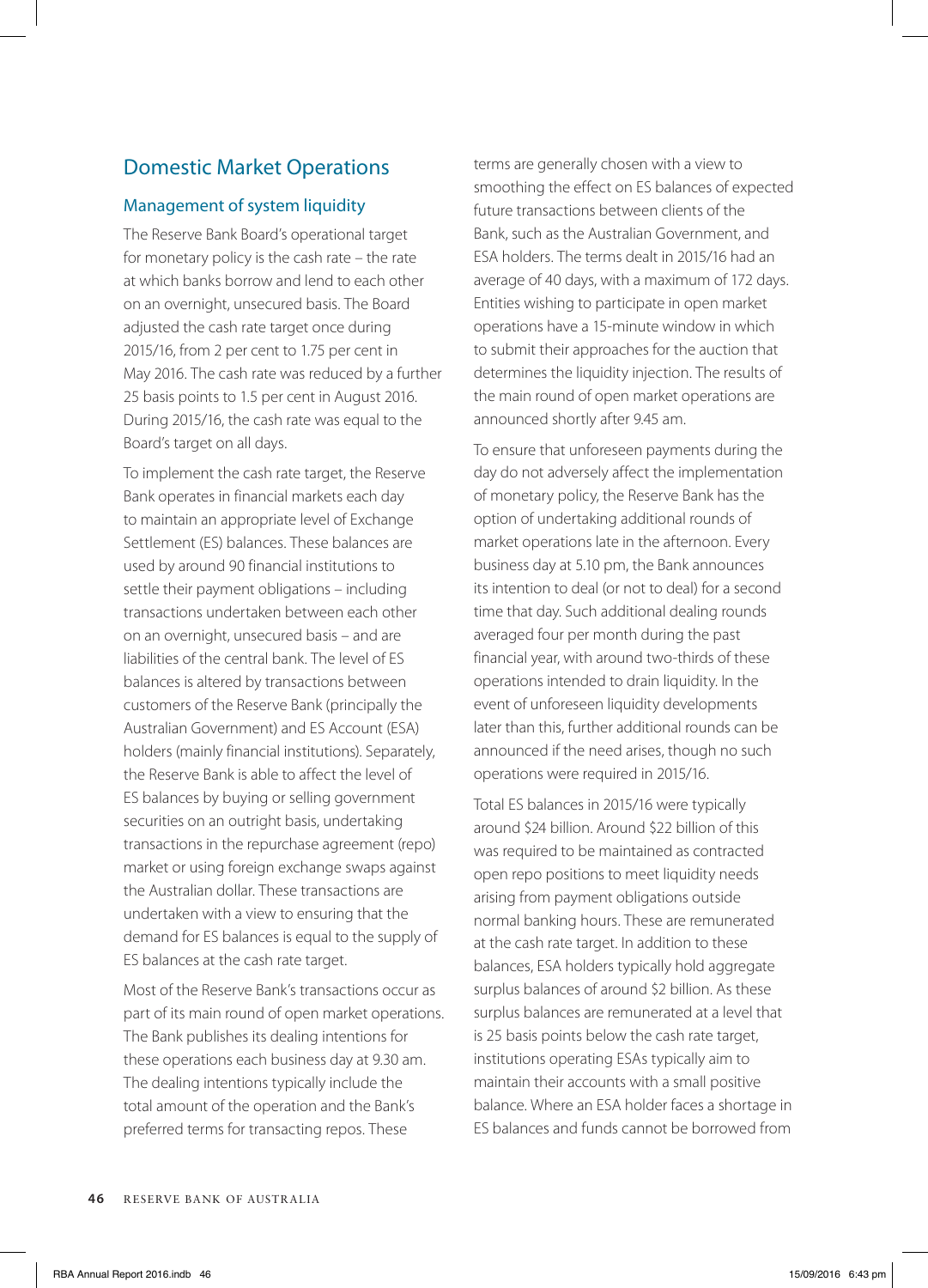another financial institution, the Reserve Bank is willing to advance funds overnight against eligible securities at an interest rate 25 basis points above the cash rate target. This corridor system is designed to incentivise account holders to actively manage their liquidity position around the midpoint, which is the target cash rate. During 2015/16, ESA holders accessed overnight funding from the Bank on only one occasion.

Over the past couple of years, the level of surplus ES balances has increased from around \$1 billion to around \$2 billion, with large variations in daily balances. The increase has partly reflected



### **Overnight Funding from the Reserve Bank Sought by ESA Holders(a)**

|         | occasions<br>funding sought | Number of Average value<br>of funding<br>provided<br>\$ million |
|---------|-----------------------------|-----------------------------------------------------------------|
| 2009/10 | 5                           | 207                                                             |
| 2010/11 | $\overline{\phantom{0}}$    | 182                                                             |
| 2011/12 | 5                           | 221                                                             |
| 2012/13 | $\mathcal{P}$               | 94                                                              |
| 2013/14 | 6                           | 226                                                             |
| 2014/15 | Β                           | 142                                                             |
| 2015/16 |                             | 115                                                             |

(a) Includes overnight repos and ESA balance shortfalls relative to open RBA repo positions Source: RBA

an increase in demand from banks to hold ES balances to comply with the Liquidity Coverage Ratio (LCR), which was introduced in 2015 as part of the Basel III liquidity framework – balances held at a central bank by financial institutions are deemed to be high-quality liquid assets (HQLA). This demand has been quite variable, as has been the seasonal demand for surplus liquidity around the end of each calendar quarter. This variability in the demand for ES balances requires the Reserve Bank to adjust the quantity of ES balances it supplies in open market operations. The amount of ES balances provided by the Bank ensured that sufficient funds were available in the cash market for all institutions to meet their payment obligations and the cash market cleared at the Board's target on all days in 2015/16.

### Administration of the cash rate

The Reserve Bank is the administrator of the cash rate, which is the operational target for monetary policy. The cash rate is also a significant financial benchmark referenced in overnight indexed swaps and the ASX's 30-day interbank futures contract. Prior to May 2016, the Bank received submissions each day from ESA holders on their gross unsecured borrowing and lending in the overnight interbank market. From May 2016, the Bank has calculated the cash rate directly

During 2015/16, the cash rate was equal to the Board's target on all days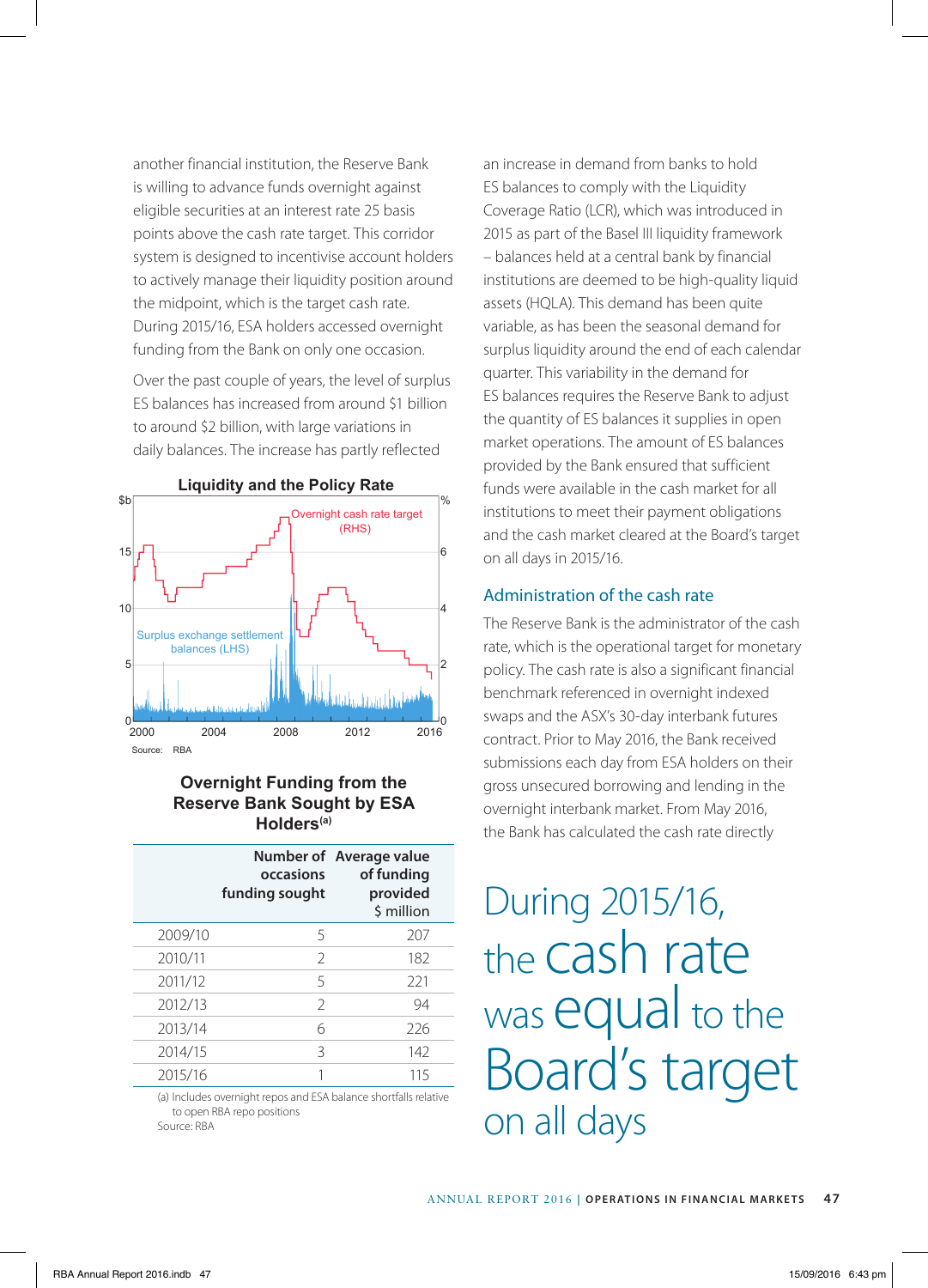from market transactions, sourcing individual transaction data directly from the Reserve Bank Information and Transfer System (RITS). The new process involves the Bank accessing a considerably more detailed dataset, which includes the individual amounts and interest rates at which ESA holders transact in the cash market (back-testing verified that the two methodologies delivered the same outcome). Calculating the cash rate from individual transaction data makes the benchmark more robust and reduces the compliance burden for banks, since they no longer need to make submissions. Using the additional data available, the Bank has also commenced publishing the number of cash market transactions. From May 2016, there were around 30 cash market transactions each day, with aggregate daily activity in the cash market in 2015/16 averaging around \$4.5 billion.

The Reserve Bank implemented the new cash rate methodology to better align its processes with the best practice standards set out by the International Organization of Securities Commissions (IOSCO) in its report on *Principles*  for Financial Benchmarks (the IOSCO Principles).<sup>1</sup> The Bank published the Cash Rate Procedures Manual, which sets out in more detail the Bank's governance arrangements for administering the cash rate and the procedures for handling errors and complaints.2 The Bank also published a self-assessment of the compliance of the new methodology with the IOSCO Principles.3

In conjunction with these changes, the Reserve Bank also commenced publishing a Cash Rate Total Return Index (TRI). The TRI measures the

performance of an investment earning the cash rate and can be used by members of the public as a risk-free reference rate. This initiative followed consultation with market participants, and is consistent with a recommendation by the Financial Stability Board for the development of risk-free interest rate benchmarks, which are more a reflection of bank funding costs, as alternatives to existing benchmarks.4

### Committed Liquidity Facility

Banks subject to the LCR under the Basel III liquidity standard are required to hold sufficient HQLA to meet outflows during a 30-day period of stress. Given the relatively low levels of government debt in Australia there is a shortage of HQLA securities, which are Australian Government Securities (AGS) and semi-government securities (semis). To address this, the Reserve Bank provides the Committed Liquidity Facility (CLF), which is a contractual commitment to funding under repo with the Reserve Bank, subject to certain conditions. These include that banks pay a fee of 15 basis points per annum on the amount committed and that any bank seeking to utilise the CLF must have positive net worth in the opinion of the Reserve Bank, having consulted with the Australian Prudential Regulation Authority (APRA). The banks are able to contract these repos using securities eligible in the Reserve Bank's domestic market operations. The full terms and conditions of the facility are available on the Bank's website.<sup>5</sup>

The Reserve Bank administers the CLF, while APRA determines which banks have access

<sup>1</sup> See International Organization of Securities Commissions (2013), *Principles for Financial Benchmark*s, Final Report, July. Available at <https://www.iosco.org/library/pubdocs/pdf/IOSCOPD415.pdf>.

<sup>2</sup> See <http://www.rba.gov.au/mkt-operations/resources/cash-ratemethodology/cash-rate-procedures-manual.html>.

<sup>3</sup> See <http://www.rba.gov.au/mkt-operations/resources/cash-ratemethodology/compliance.html>.

<sup>4</sup> See Financial Stability Board (2014), 'Reforming Major Interest Rate Benchmarks', July. Available at <http://www.financialstabilityboard. org/wp-content/uploads/r\_140722.pdf>.

<sup>5</sup> The CLF legal documentation is available at <http://www.rba.gov.au/ mkt-operations/resources/tech-notes/pdf/clf-terms-and-conditions. pdf> and <http://www.rba.gov.au/mkt-operations/resources/ tech-notes/clf-operational-notes.html>.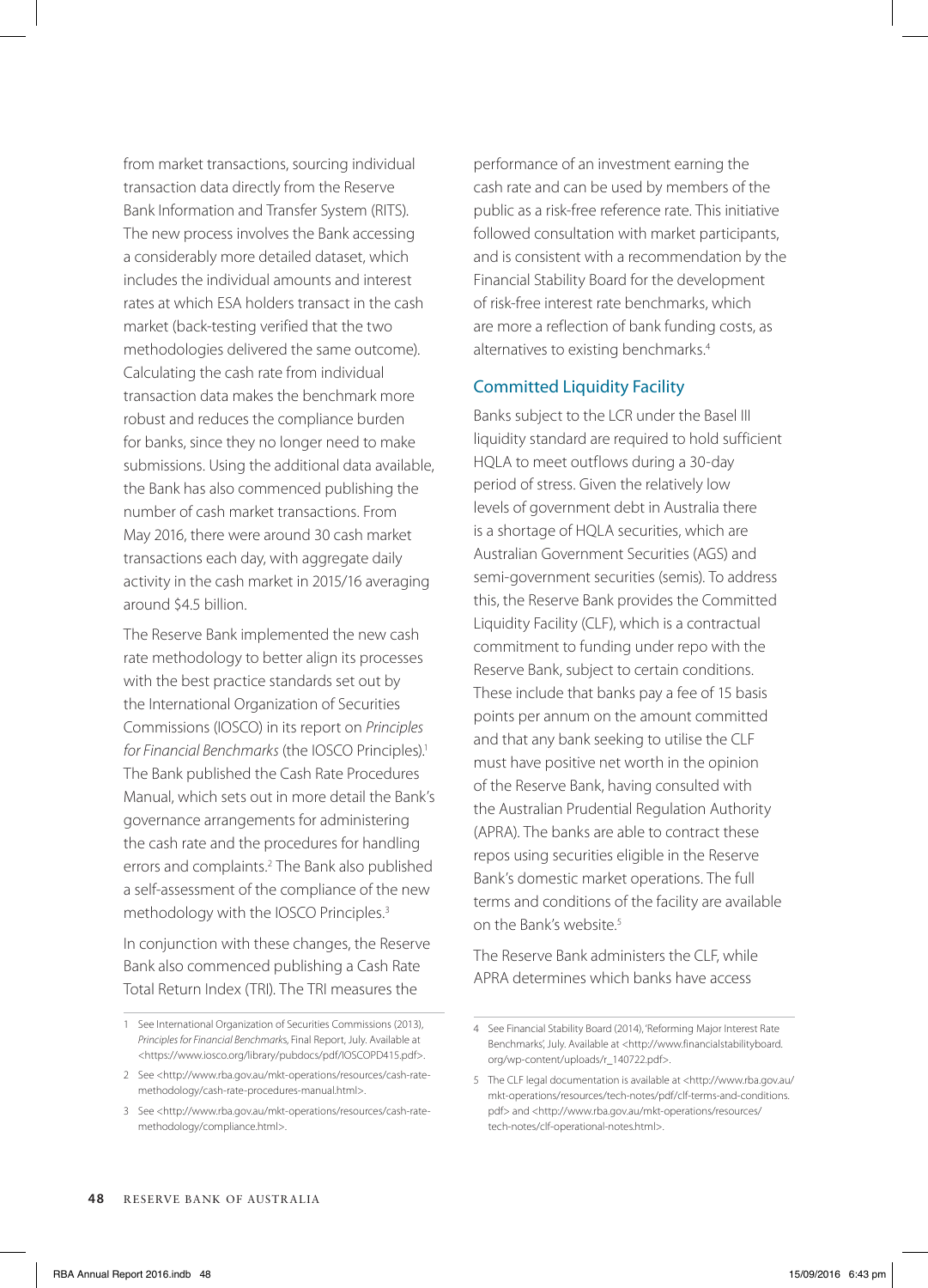and the amount available. Over 2015/16, 13 banks were permitted to access the CLE. The aggregate size of the CLF is the difference between APRA's assessment of banks' overall LCR requirements and the Reserve Bank's assessment of the amount of HQLA securities that could reasonably be held by banks without unduly affecting market functioning. For 2016, APRA assessed banks' overall LCR requirements to be \$440 billion and the Reserve Bank assessed the banks' reasonable holdings of HQLA securities to be \$195 billion, such that the total size of the CLF was \$245 billion. This was \$30 billion lower than the total size of the CLF in 2015, reflecting a number of changes made by banks on the liabilities side of their balance sheets to reduce their net cash outflows, along with an increase in the stock of HQLA securities that banks could reasonably hold. For 2017, the Reserve Bank has assessed that banks' reasonable holdings of HQLA securities can rise to \$220 billion.

### Holdings of domestic assets

The size of the Reserve Bank's asset holdings is generally determined by changes in its liabilities.

# Total size of the CLF was \$245 billion

Over 2015/16, holdings of domestic assets increased by around \$2 billion. The domestic assets are either purchased outright or held under repo.

Most of the Reserve Bank's transactions in the domestic market are contracted as repos as part of regular open market operations. A reverse repo involves an agreement to buy and then later sell securities; this is economically similar to a secured loan, with the difference between the purchase and sale prices representing the interest earned on the transaction. To protect against a decline in the value of the collateral securities should the Bank's counterparty not be able to meet its repurchase obligation, the Bank requires the value of the security to exceed the cash lent by a certain margin. These margins, which are listed on the Bank's website, are

|                         | <b>June 2014</b> |                      | <b>June 2015</b> |                      | <b>June 2016</b> |                      |
|-------------------------|------------------|----------------------|------------------|----------------------|------------------|----------------------|
|                         | \$ billion       | Per cent<br>of total | \$ billion       | Per cent<br>of total | \$ billion       | Per cent<br>of total |
| AGS                     | 17.6             | 25                   | 21.3             | 28                   | 29.2             | 33                   |
| Semis                   | 15.5             | 22                   | 9.8              | 13                   | 6.7              | 8                    |
| Supranational           | 3.3              | 5                    | 3.8              | 5                    | 3.5              | $\overline{4}$       |
| Government quaranteed   | 0.0              | $\Omega$             | 0.0              | $\Omega$             | 0.0              | $\bigcap$            |
| ADI issued              | 8.8              | 12                   | 15.9             | 21                   | 16.6             | 19                   |
| Asset-backed securities | 25.1             | 35                   | 25.3             | 33                   | 31.7             | 36                   |
| Of which for open repo  | 24.3             | 34                   | 24.1             | 32                   | 27.2             | 31                   |
| Other                   | 0.6              |                      | 0.0              | $\Omega$             | 0.0              | 0                    |
| Total                   | 70.9             | 100                  | 76.2             | 100                  | 87.7             | 100                  |
| Of which for open repo  | 25.2             | 36                   | 25.6             | 34                   | 29.3             | 33                   |

### **Australian Dollar Securities Held under Repurchase Agreements(a)**

(a) Market value of securities before the application of margins Source: RBA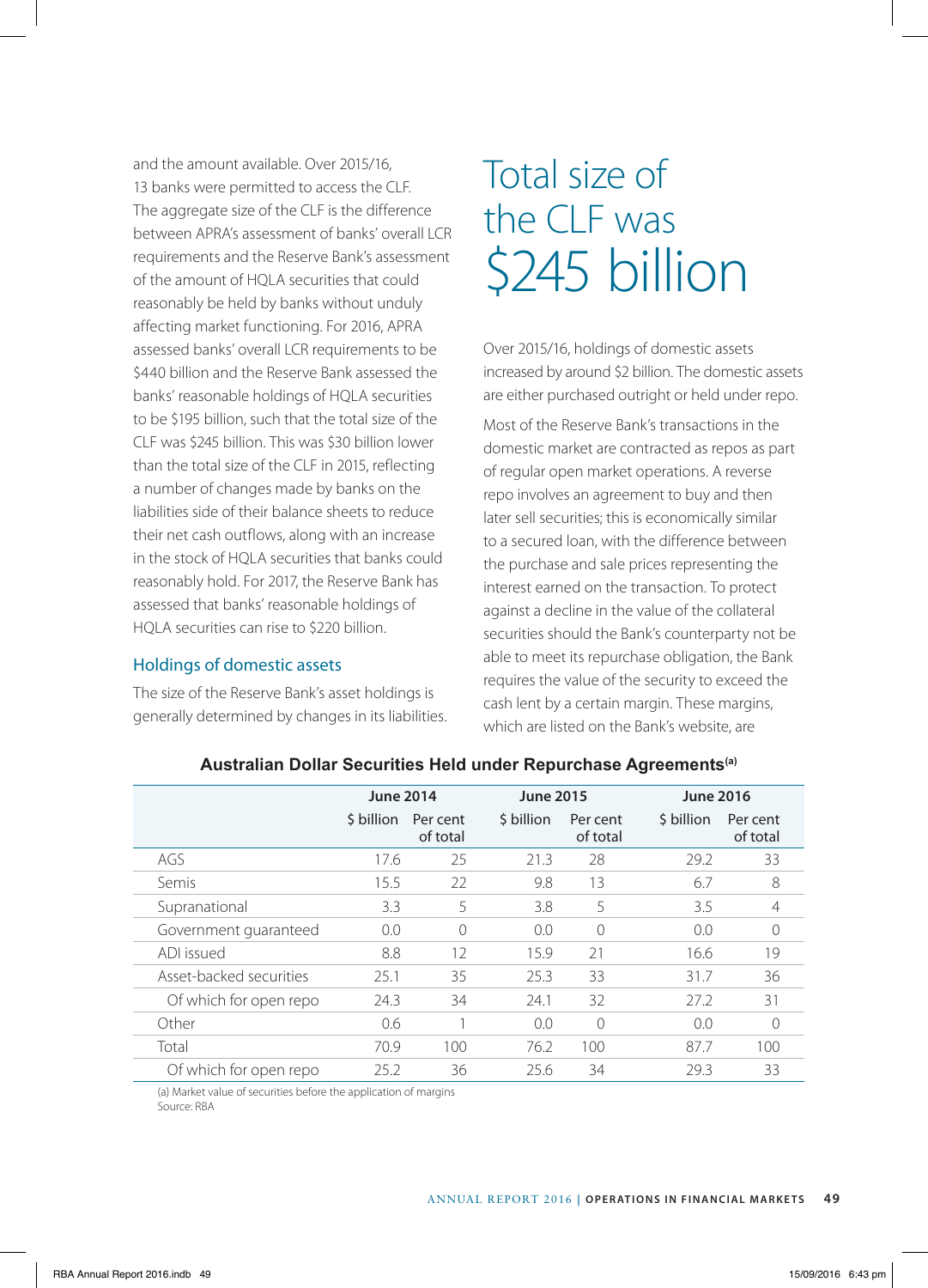considerably higher for securities that are not issued by governments.<sup>6</sup>

The size of the Reserve Bank's repo book ranged between \$40 billion and \$60 billion over the past financial year. With the stock of repos outstanding in the whole domestic market around \$120 billion, the Bank's operations are a significant portion of the market, particularly for repos for longer terms. Participants in the Bank's market operations tend to be the fixed-income trading desks of banks and securities firms seeking to finance their inventories of AGS and semis, as well as bank treasuries. Reflecting this, over half of the securities held by the Bank (excluding those under open repo) are government-related obligations, with the remainder being bank-issued debt securities and residential mortgage-backed securities (RMBS). The average residual maturity of reverse repos contracted via open market operations in 2015/16 remained around one month.

Securities that are eligible in the Reserve Bank's open market operations are also eligible for open repo positions. Open repos are provided under the Reserve Bank's standing facilities for banks that have to settle payment obligations outside normal business hours, such as 'direct-entry' payments. As at the end of June 2016, 15 banks had open repo positions with the Reserve Bank, representing around \$23 billion. To collateralise these open repos, the Bank has permitted the use of certain related-party assets issued by bankruptcy remote vehicles, such as self-securitised RMBS. Around 90 per cent of the outstanding amount of open repos is backed by these self-securitised assets. Self-securitised RMBS used in open repos do not have directly observable market prices, as they are retained in full by the bankruptcy

6 See <http://www.rba.gov.au/mkt-operations/resources/tech-notes/ eligible-securities.html>.

remote trusts of originating institutions and are therefore not traded. As a result, the Bank uses an externally reviewed internal valuation model for self-securitised RMBS based on observed market prices of similarly structured RMBS.

Asset-backed securities form a significant share of the collateral securities the Reserve Bank purchases under open repo and they would be the major asset – particularly self-securitised RMBS – provided as collateral for the CLF. Given this, the Bank introduced mandatory reporting requirements for securitisations to remain eligible for use in its operations, which took effect on 30 June 2015. In 2015/16, the Bank received around 3 250 monthly data submissions on around 300 asset-backed transactions from issuers or their appointed information providers. For eligible RMBS, this covers around two million underlying individual housing loans with a balance of around \$400 billion, which is over a quarter of the total value of housing loans. The required data include key information on the structure of the RMBS and the relationships that counterparties have within the RMBS structure; the required data also include information on the residential mortgage loans and the underlying collateral backing the RMBS structure.

Reflecting the Reserve Bank's interest in promoting increased transparency for investors in asset-backed securities, issuers are also required to make the information available to investors and other permitted users. The data provided to these users are broadly similar to the data provided to the Bank; however, issuers may redact some particular fields where the information poses a potential risk to privacy and provide aggregated data instead.

The mandatory reporting requirements allow the Reserve Bank (and potentially other investors in RMBS) to undertake a richer analysis of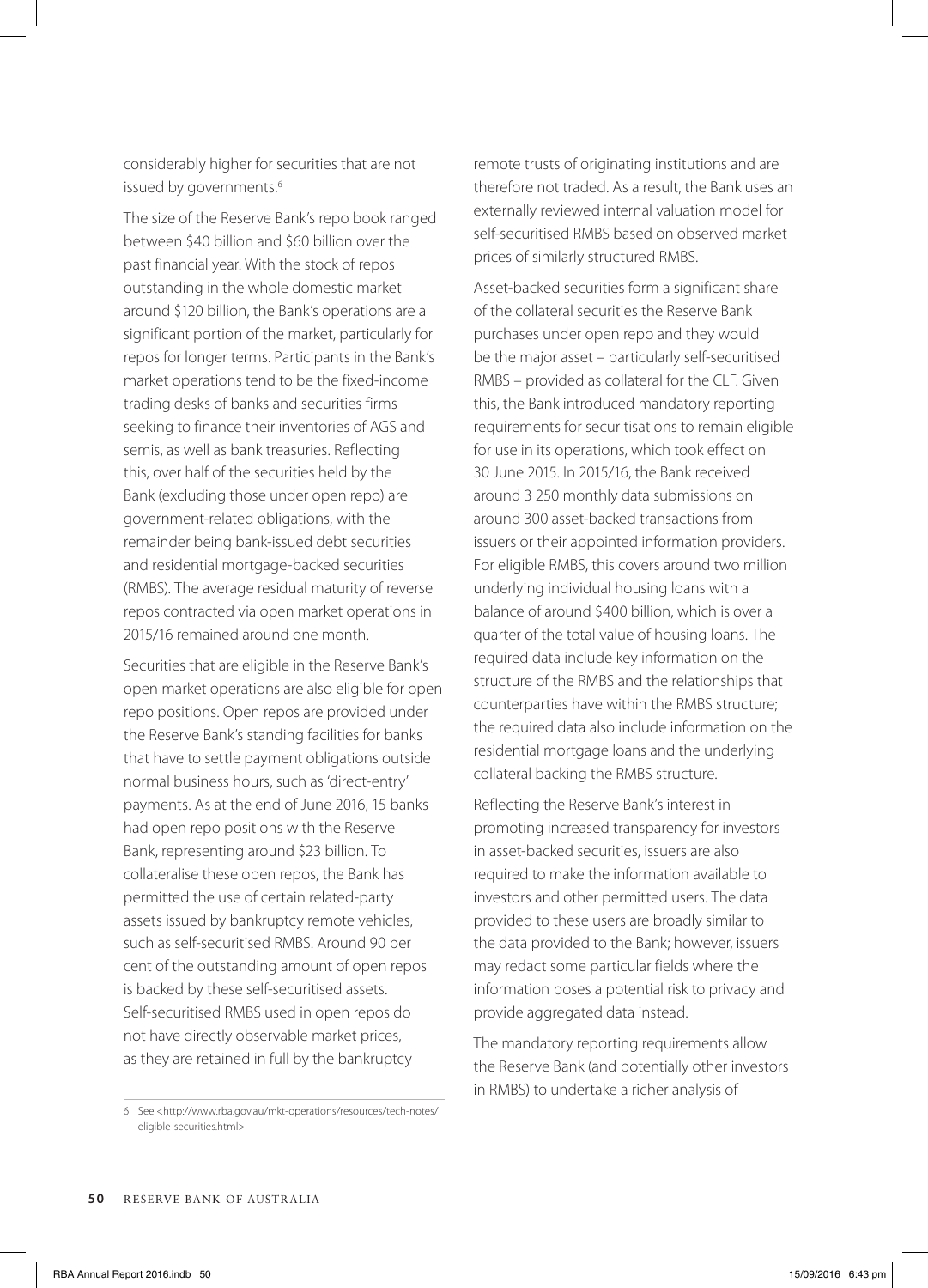underlying risks in asset-backed securities and to price and manage risk for such securities more accurately.7

Domestic securities purchased by the Reserve Bank are held for safe custody in an account that the Bank maintains in Austraclear, the securities depository of the Australian Securities Exchange (ASX). Securities transactions conducted between the Bank and its counterparties are settled in the Austraclear system, mostly on a bilateral basis. The Bank also settles repo transactions contracted in its open market operations within ASX Collateral, a collateral management service. During the past financial year, between 5 and 15 per cent of the total amount of securities the Bank purchased under repo was settled within ASX Collateral.

The Reserve Bank continues to operate a Securities Lending Facility on behalf of the Australian Office of Financial Management (AOFM). The securities available through the facility comprise all Treasury Bonds and Treasury Indexed Bonds currently on issue. The Bank sells these securities either for intraday or overnight repurchase agreements to RITS members eligible to participate in the Bank's domestic market operations.

In addition to the securities held under repo, the Reserve Bank holds a smaller amount of both AGS and semis on an outright basis in its domestic portfolio. These are used for the Bank's management of system liquidity and are also available to be sold as collateral for repos.

An important influence on the composition of the Reserve Bank's holdings of AGS is the management of the impact of large AGS maturities on system liquidity. This reflects the

7 Some preliminary analysis of the securitisations data was included in a speech by Guy Debelle, Assistant Governor (Financial Markets), in December 2015. See <http://www.rba.gov.au/speeches/2015/ sp-ag-2015-12-16.html>.

Bank's need to mitigate the liquidity impact of the large volume of funds that are paid out of the Australian Government's account at the Bank into ESAs (for the credit of the security holder) on the maturity date. In addition to using reverse repos and foreign exchange swaps – both contracted to unwind and therefore withdraw liquidity on the same day as the AGS maturity – the Bank makes purchases of AGS ahead of their maturity date. Reflecting these operations, the Bank's holdings of AGS are concentrated in those issues with a short term to maturity, with these holdings increasing ahead of their maturity date. On occasion, the securities may be sold to the AOFM ahead of their maturity date.

Over the course of 2015/16, the Reserve Bank offset the liquidity effects of two large AGS maturities – the \$13.9 billion maturity of the October 2015 bond and the \$21.9 billion maturity of the June 2016 bond. To do this, the Bank purchased \$6.9 billion of the October 2015 bond and \$11.6 billion of the June 2016 bond prior to their maturity. In preparation for the large AGS maturities scheduled for 2016/17, the Bank had purchased \$9.3 billion of the February 2017 bond (all of which was sold back to the AOFM) and \$2.5 billion of the July 2017 bond by the end of 2015/16. The Bank's outright holdings of AGS are published monthly on the Bank's website.<sup>8</sup>

At the end of the financial year, the Reserve Bank held around \$2.5 billion of semis on an outright basis. These securities are generally purchased as part of the Bank's daily open market operations or separately through outright purchase operations. The latter, which are conducted over the Yieldbroker DEBTS trading platform, occurred four times in 2015/16.

<sup>8</sup> See <http://www.rba.gov.au/mkt-operations/dom-mkt-oper.html>.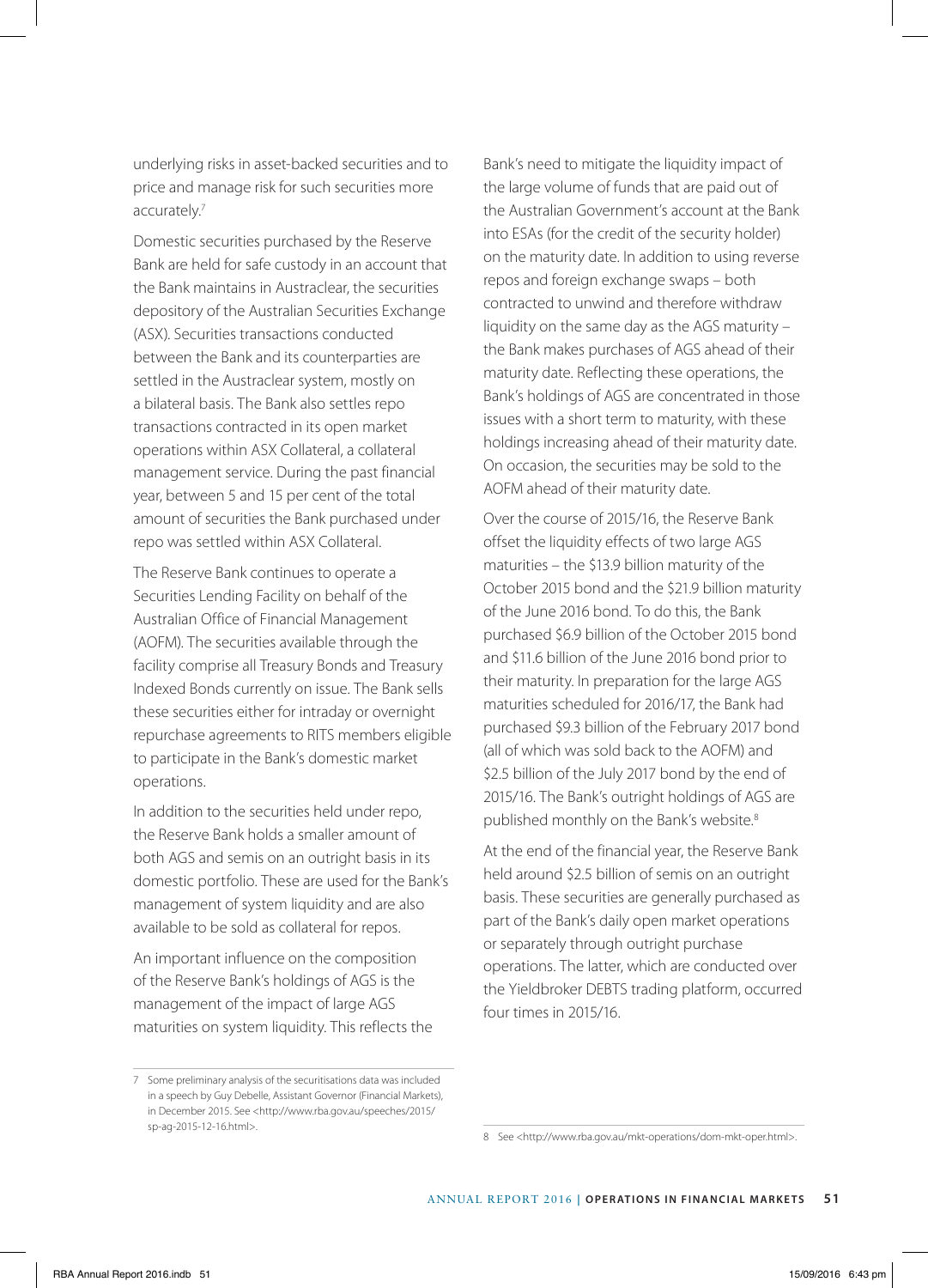## Foreign Exchange Operations

The Reserve Bank transacts in the foreign exchange market on almost all business days. The majority of these transactions are associated with providing foreign exchange services to its clients, the most significant of which is the Australian Government. During 2015/16, the Bank sold \$10 billion of foreign currency to the government (not including sales related to International Monetary Fund (IMF) financing).

The Reserve Bank sources foreign currency for its customers through purchases in the spot market, only deviating from this strategy during periods where the market for Australian dollars is under significant strain. At those times, the Bank may use its existing stock of foreign currency reserves to fund its customer business, subsequently replenishing those reserves when market conditions have stabilised. Using foreign currency reserves in this manner has not been considered necessary since 2008, when global financial markets were significantly impaired. Similarly, the Bank has not 'intervened' in the foreign exchange market since 2008. Over the past year, the Bank's assessment was that trading conditions in the market were sufficiently orderly such that it was not necessary for the Bank to support liquidity in the market through its own transactions. The Bank nevertheless retains the discretion to intervene in the market for Australian dollars to address any apparent dysfunction and/or a significant misalignment in the value of the currency. Intervention data are published, with a lag, on the Bank's website.

The Reserve Bank also transacts in the foreign exchange market when managing its foreign currency reserves. As discussed below, the relative weightings of foreign currencies in the Bank's portfolio are managed against a benchmark. To maintain the portfolio at these benchmark weights, or to accommodate discrete changes in the weights, the Bank will transact in spot foreign exchange. The final settlement of these rebalancing flows may be deferred through the use of foreign exchange swaps, whereby one currency is exchanged for another, with a commitment to unwind the exchange at a subsequent date at an agreed (forward) rate. Swaps can also be an efficient way to manage the shorter-term investments included within the reserves portfolio. During 2015/16, swaps transacted for these purposes totalled around \$83 billion.

As mentioned above, the Reserve Bank also makes use of foreign exchange swaps in its domestic market operations. Swapping Australian dollars for foreign currencies does not affect the exchange rate, but alters the supply of ES balances in the same way as the Bank's repurchase transactions. As there is limited depth in the domestic repo market, the Bank is better able to manage the impact of large projected changes in ES balances (such as those associated with government bond maturities) by using swaps as a complement to repurchase transactions. In 2015/16, \$81 billion of foreign exchange swaps were undertaken for domestic liquidity management.

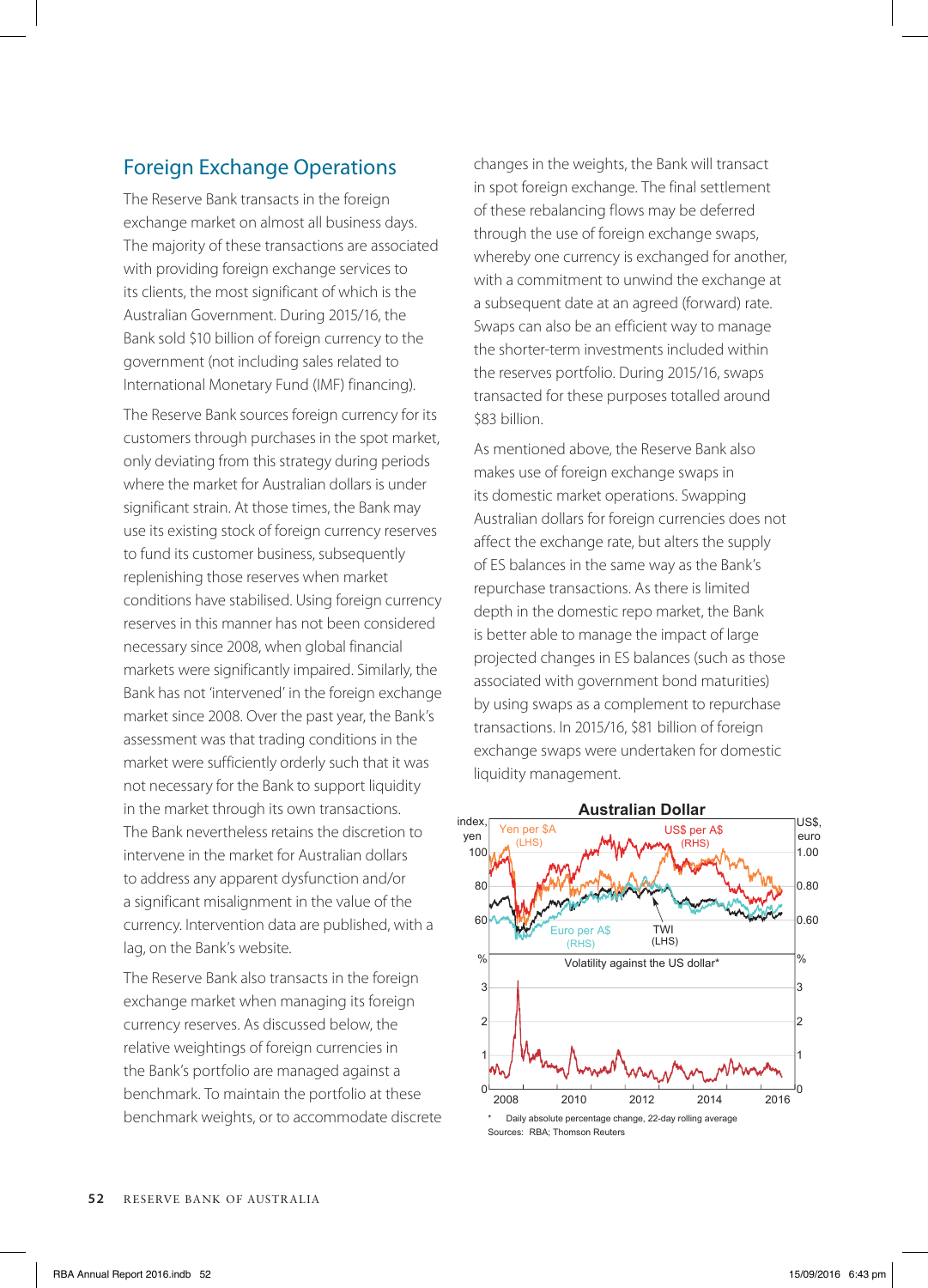

Foreign currency swaps executed by the Reserve Bank are generally for no more than three months' duration. The resulting forward foreign exchange positions with each of the Bank's counterparties are revalued daily and collateral is held against positions with net positive value. The terms under which collateral is exchanged are defined in two-way credit support annexes to the International Swaps and Derivatives Association (ISDA) Master Agreements, which the Bank has executed with each of its counterparties (see the chapter on 'Risk Management').

During the past year, the Reserve Bank applied for and was granted membership of the Chinese Interbank FX Market by the Chinese Foreign Exchange Trade System (CFETS). As a result, the Bank will be eligible to transact in the onshore market for Chinese renminbi with commercial counterparties. Previously, the Bank's foreign

exchange transactions involving onshore renminbi were restricted to being with the People's Bank of China, the Chinese central bank.

### Reserves Management

Australia's official reserve assets include foreign currency assets, gold, Special Drawing Rights (SDRs – a liability of the IMF) and Australia's reserve position in the IMF. Reserve assets are held primarily to facilitate the policy operations in the foreign exchange market described above. The Reserve Bank's capacity to undertake such operations is best measured by 'net' reserve assets, with the amount of foreign currency subject to forward commitments (such as foreign currency that the Bank has obtained from short-term swaps against Australian dollars) excluded. As at 30 June 2016, Australia's net reserve assets totalled \$58.8 billion, an increase of \$2.9 billion since 30 June 2015, which largely reflects valuation effects.

Australia's reserve position in the IMF is an asset of the Australian Government. All other components of Australia's official reserve assets are held on the Reserve Bank's balance sheet and the Bank is responsible for managing the level and composition of those reserves. As these assets can expose the Bank to various risks, including market, liquidity and credit risk (see the chapter on 'Risk Management' for more detail), the level held represents the amount assessed as necessary to meet potential policy requirements. Within that, the Bank seeks to mitigate risks where

| $00$ valle $2010$   |               |     |        |        |                 |          |                                                             |  |
|---------------------|---------------|-----|--------|--------|-----------------|----------|-------------------------------------------------------------|--|
|                     | US.<br>dollar |     | ven    |        | dollar renminbi | sterling | Euro Japanese Canadian Chinese UK pound South Korean<br>won |  |
| Currency allocation |               |     |        |        |                 |          |                                                             |  |
| (per cent of total) | 55            | -20 | $\sim$ | $\sim$ |                 |          |                                                             |  |
| Duration (months)   | h             | h   | h      | h      | 30              |          |                                                             |  |
| Source: RBA         |               |     |        |        |                 |          |                                                             |  |

### **Benchmark Foreign Currency Portfolio**

30 June 2016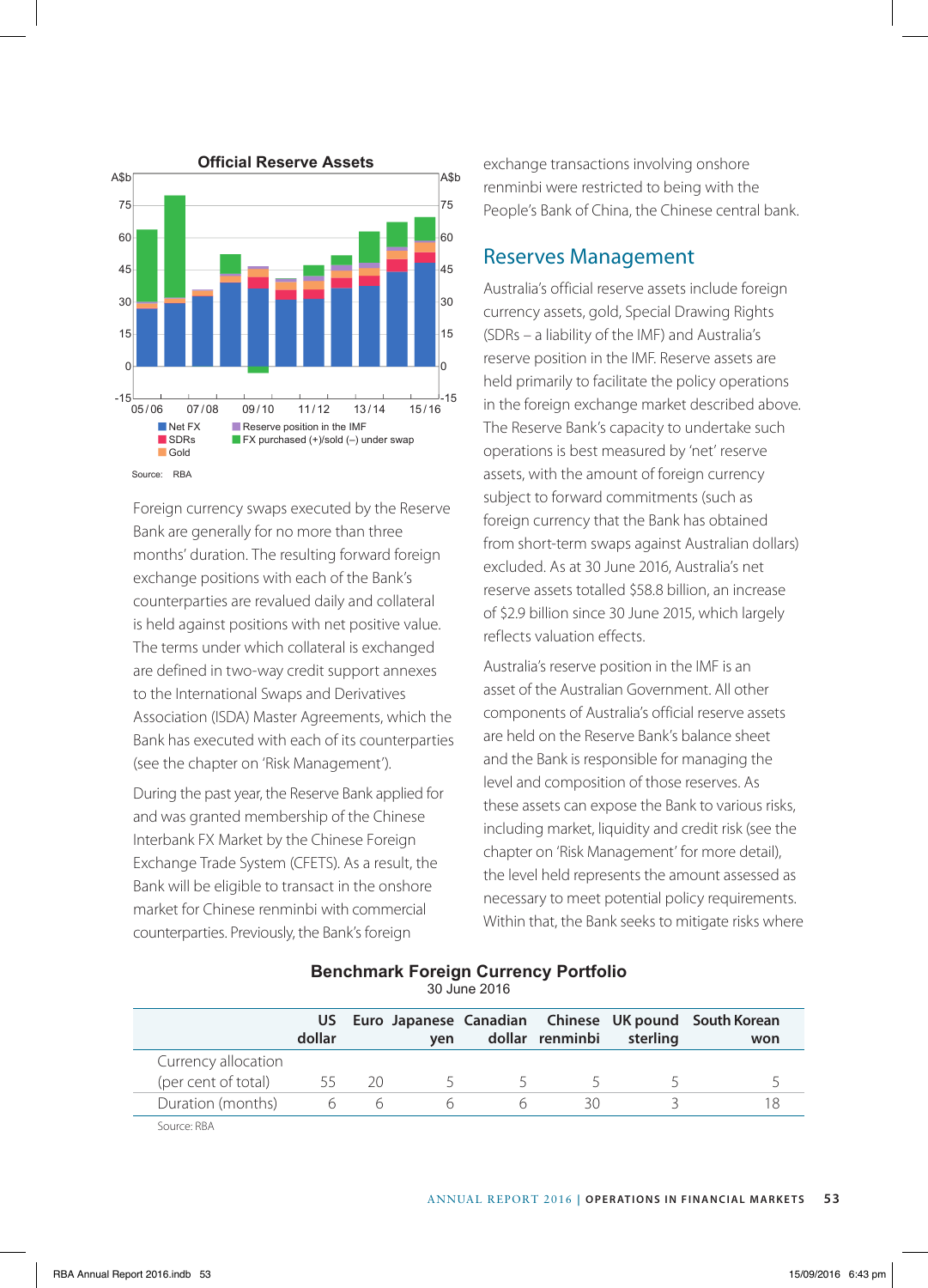possible, such as by holding a diversified portfolio of assets and investing in assets of high credit quality and appropriate liquidity only.

The composition of the Reserve Bank's foreign currency asset portfolio is guided by an internally constructed benchmark. This benchmark is assessed to be the combination of foreign currencies and foreign currency assets that will maximise the Bank's expected returns over the long run, subject to the Bank's risk tolerance. The structure of the benchmark is periodically reviewed to take account of significant changes in market conditions.

During 2015/16, an allocation of 5 per cent of the benchmark was made to the Korean won, which further diversified the portfolio and is expected to enhance returns over the long run. Offsetting this was a reduction in the allocation to euro from 25 per cent to 20 per cent. The Korean won's share in the benchmark portfolio is in line with

An allocation of 5 per cent of the foreign currency benchmark was made to the Korean won

the shares for the Japanese yen, Canadian dollar, UK pound sterling and Chinese renminbi. The allocation to the US dollar was unchanged at 55 per cent, with the large weight partly reflecting the greater liquidity of that currency market.

| Foreign Currency Assets <sup>(a)</sup> |
|----------------------------------------|
| A\$ million, 30 June 2016              |

| Currency               |                  | Securities Securities held  | <b>Deposits</b>                                       |         | Total Forward FX commitments <sup>(c)</sup> | <b>Net</b>                          |         |
|------------------------|------------------|-----------------------------|-------------------------------------------------------|---------|---------------------------------------------|-------------------------------------|---------|
|                        | held<br>outright | under reverse<br>agreements | at official<br>repurchase institutions <sup>(b)</sup> |         | <b>AUD</b>                                  | Against Against other<br>currencies |         |
| US dollar              | 12 3 7 0         | 988                         | 787                                                   | 14 1 45 | $-538$                                      | 12841                               | 26 4 48 |
| Furo                   | 3 9 0 3          |                             | 28                                                    | 3931    | $-1$                                        | 5668                                | 9598    |
| Japanese<br>yen        | 26,460           | 393                         | 7 2 1 1                                               | 34 0 64 | $-8896$                                     | $-22838$                            | 2 3 3 0 |
| Canadian<br>dollar     | 1417             |                             | 8                                                     | 1425    |                                             | 975                                 | 2400    |
| Chinese<br>renminbi    | 2 2 8 9          |                             |                                                       | 2 2 9 0 |                                             |                                     | 2 2 9 0 |
| Pound<br>sterling      | 310              |                             |                                                       | 310     |                                             | 1897                                | 2 2 0 7 |
| South<br>Korean<br>won | 2465             |                             | 37                                                    | 2502    |                                             |                                     | 2502    |
| Total                  | 49 214           | 1381                        | 8072                                                  | 58 667  | $-9435$                                     | $-1456$                             | 47775   |

(a) Excludes investments in the Asian bond funds

(b) Includes deposits at foreign central banks and the Bank for International Settlements

(c) In accordance with IMF guidelines, 'forward FX commitments' reflect notional values of unsettled spot and forward transactions, converted to Australian dollars at the prevailing forward exchange rate

Source: RBA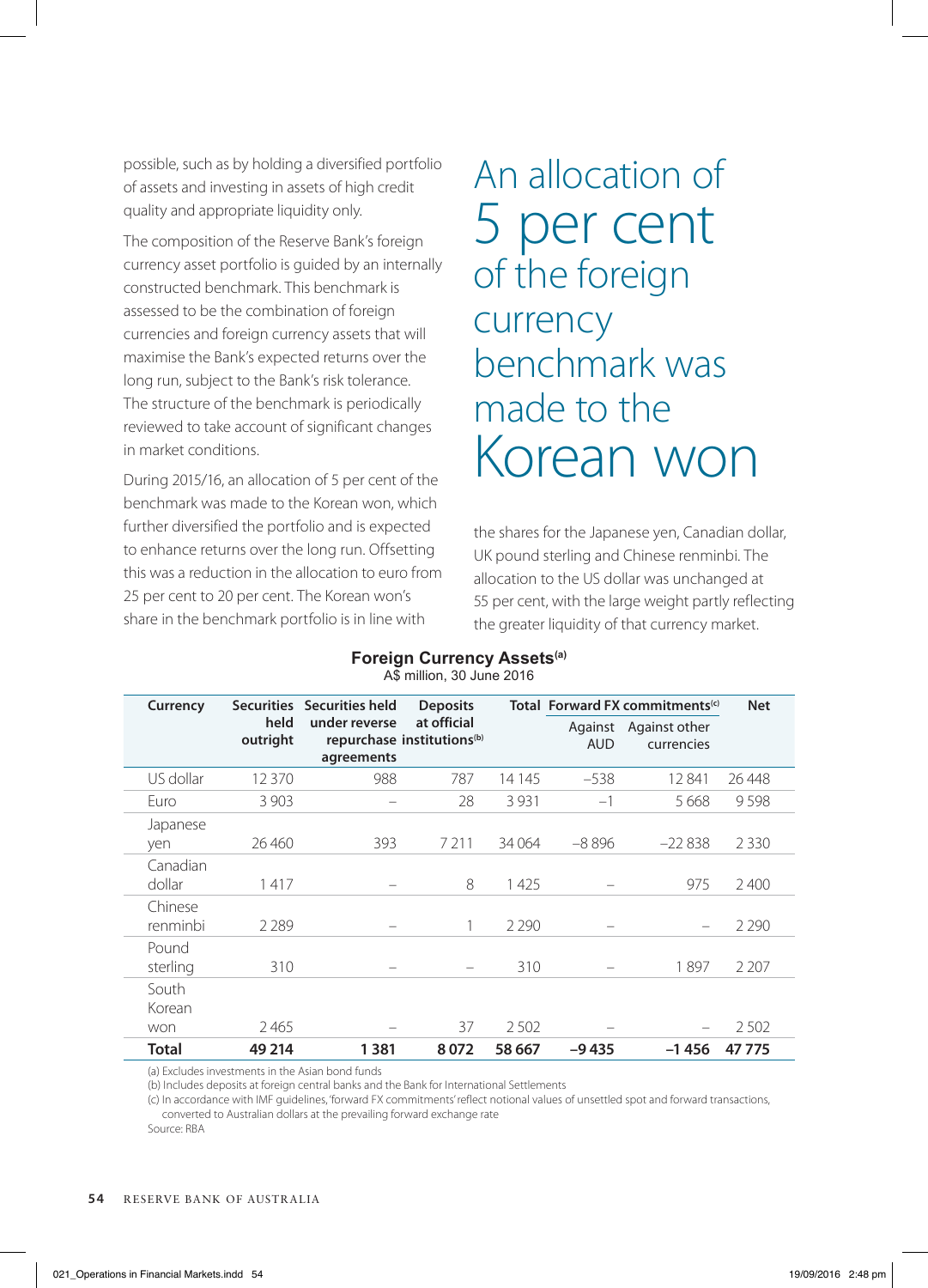Reflecting the generally low level of global interest rates, duration targets have remained short for most of the foreign currency portfolios. Short duration targets mitigate the risk of capital losses should yields on bonds in these currencies return to more normal levels.

Investments in the benchmark currencies are limited to deposits at official institutions (such as central banks) and debt instruments issued or guaranteed by sovereigns, central banks, supranational agencies and (under reverse repurchase agreement only) quasi sovereigns. Sovereign credit exposures are currently limited to the United States, Germany, France, the Netherlands, Canada, Japan, China, the United Kingdom and South Korea.

At the end of June 2016, the Reserve Bank's foreign currency reserves included \$9.4 billion of foreign currency sourced from swaps against Australian dollars. Foreign currency obtained in this manner does not comprise part of the benchmark portfolio, but is invested to ensure that the Bank's forward commitments to sell foreign currency are hedged against currency and interest rate risk.

As has been the case for some years, when the costs of hedging currency risk are taken into account, yields on short-dated Japanese investments have generally exceeded those available in the other currencies in the Reserve Bank's portfolio. Reflecting this, the bulk of the foreign currency the Bank obtains from swaps against Australian dollars is Japanese yen. For the same reason, the Bank also swaps other currencies in its reserves portfolio against the yen to enhance returns. As a consequence, while the Bank's exposure to changes in the value of the yen remains small (consistent with the yen's 5 per cent allocation in the Bank's benchmark), around 58 per cent of the Bank's foreign exchange reserves were invested in yen-denominated assets at the end of June 2016. A small component of the Reserve Bank's net foreign currency reserves sits outside the benchmark framework. This encompasses investments in a number of Asian debt markets through participation in the Executives' Meeting of East Asia and Pacific Central Banks (EMEAP) Asian Bond Fund Initiative. This initiative was established in the wake of the Asian currency crisis in the late 1990s to assist in the development of bond markets in the region. At the end of June 2016, the total allocation of the Bank's reserves to these funds was \$621 million and the return on these investments in 2015/16 was 3.4 per cent when measured in SDR terms. On 1 July 2016, following agreement among member central banks that the US dollar denominated fund (ABF1) had served its original purpose, EMEAP announced the closure of this fund.<sup>9</sup> The funds of member central banks (including the Reserve Bank) in ABF1 were transferred to Asian Bond Fund 2 (ABF2), which invests in local currency-denominated securities.

Measured in SDRs, the overall return on the Reserve Bank's foreign currency assets over 2015/16 was 1.9 per cent, lower than the previous year but broadly in line with the period between 2010/11 and 2013/14. This outcome reflected small contributions from interest income and capital gains on bond holdings, as well as exchange rate valuation effects. The running yield on the benchmark portfolio remained very low at around 0.3 per cent, reflecting low or negative bond yields across a number of the major economies.

The Reserve Bank's holdings of SDRs at 30 June 2016 amounted to \$4.9 billion, \$1.0 billion lower than the previous year, as net sales of SDRs over the year more than offset the impact of the depreciation of the Australian dollar against

9 For more detail, see <http://www.emeap.org/wp-content/ uploads/2016/06/EMEAP\_Asian\_Bond\_Fund\_-\_1\_July\_2016-1.pdf>.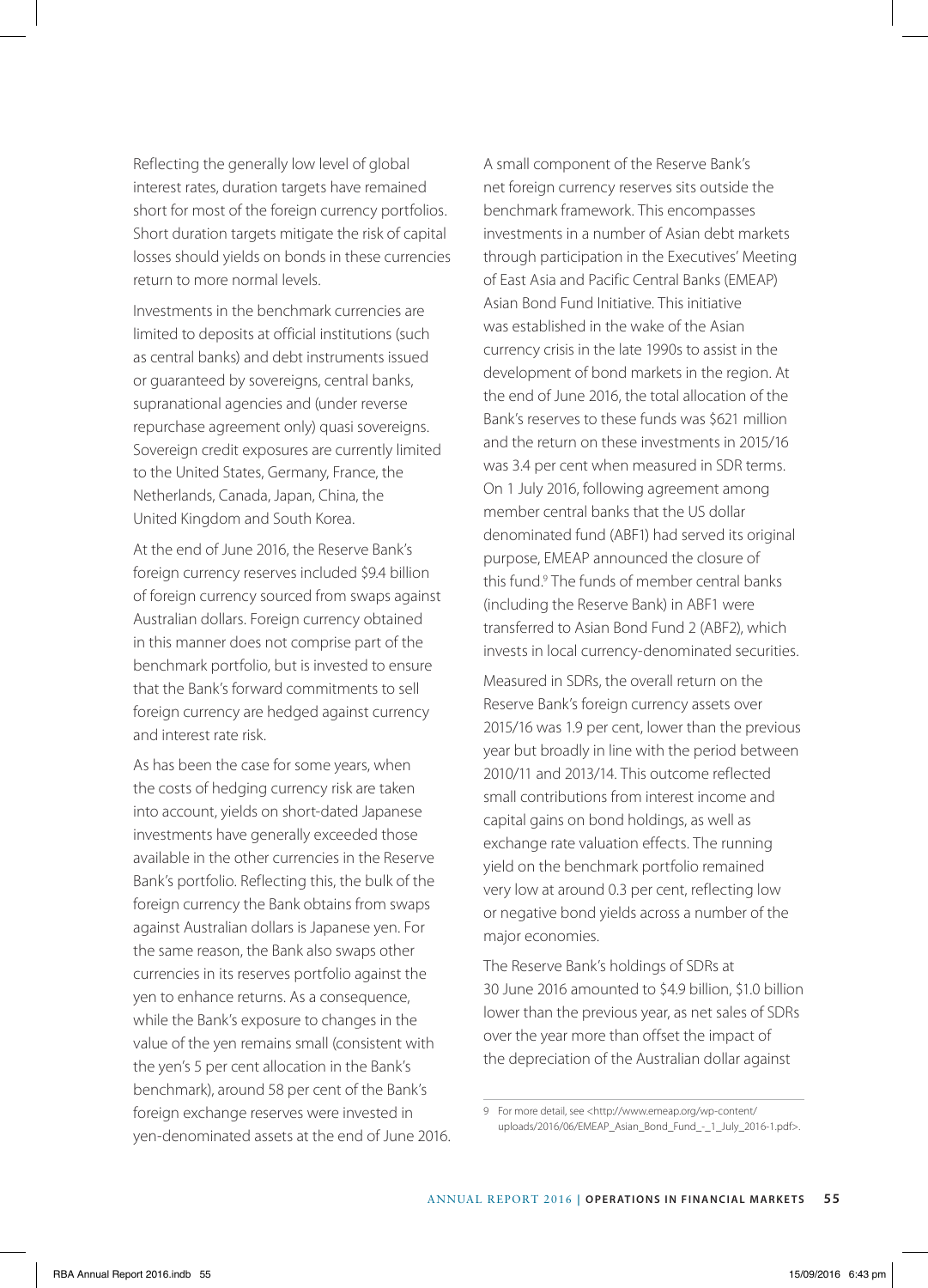

the SDR. Under voluntary arrangements with the IMF, the Bank is willing to transact in SDRs upon request from other countries or prescribed holders. In these transactions, the Bank will generally either buy or sell SDRs in exchange for foreign currencies (such as euros or US dollars). While such transactions do not alter the level of Australia's reserve assets (only the respective proportions held in SDRs and foreign currency), the Bank occasionally chooses to replenish foreign currency sold in exchange for SDRs by purchasing additional foreign currency against Australian dollars in the spot market.

Australia's reserve position in the IMF comprises that part of Australia's quota in the IMF that is paid in foreign currency as well as other credit that Australia has extended to the IMF in support of its lending programs. At the end of June 2016, Australia's reserve position in the IMF was \$867 million (SDR461 million), which is \$937 million (SDR526 million) lower than the previous year and its lowest level since 2009. The decline in the reserve position in the past year was due almost entirely to flows associated with the implementation of the IMF's 14th General Review of Quotas in early 2016

(see the 'International Financial Cooperation' chapter for more detail). Specifically, in order to give effect to the increase in the IMF's quota resources, the Australian Government paid US\$1165 million (SDR834 million) in foreign currency to the IMF, which increased Australia's reserve position. This foreign currency payment was subsequently more than offset by the receipt of a US\$1876 million (SDR1 340 million) currency reallocation flow from the IMF, which reduced Australia's reserve position. The currency reallocation flow was the result of a process undertaken by the IMF to redistribute the foreign currency quota payments received from other IMF members (predominantly in US dollars) across the currencies of a much broader of list of 51 IMF creditor countries, including Australia.

As noted above, Australia's reserve position in the IMF is not held on the Reserve Bank's balance sheet. However, the Bank will sell to (or purchase from) the Australian Treasury the foreign currency the Treasury needs to complete its transactions with the IMF. In contrast to other foreign exchange transactions with the Australian Government, the Bank will typically draw on (or add to) its foreign currency reserves when providing (or receiving) foreign currency

# The running yield on the benchmark portfolio remained very low at 0.3 per cent